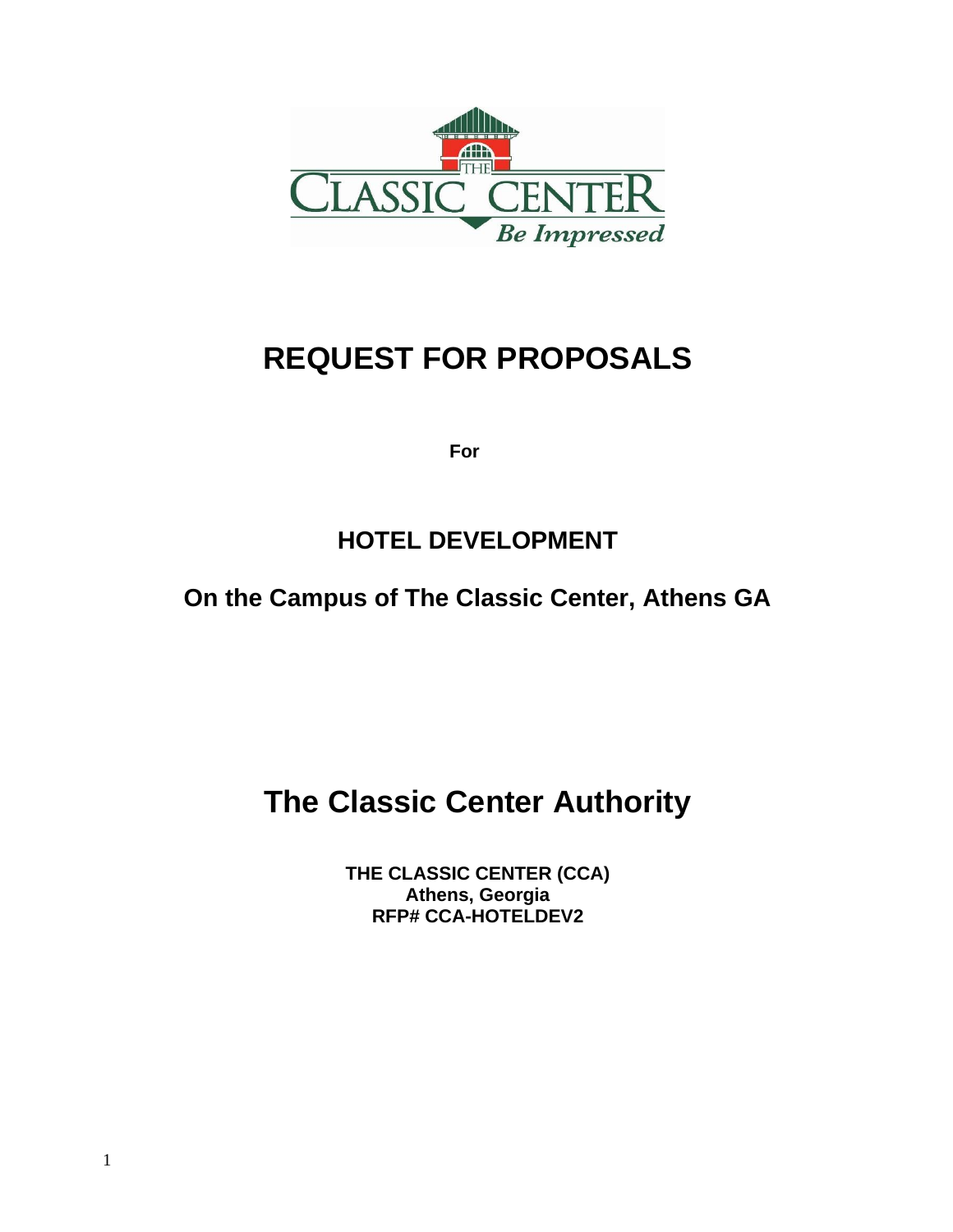

#### **REQUEST FOR PROPOSAL May 20, 2022**

The Classic Center Authority (CCA) is soliciting proposals from firms specializing in Hotel Development for Development Services within extended campus of The Classic Center in Athens, Georgia. All interested firms are invited to submit a "Statement of Qualifications and Conceptual Information" (SQCP).

This RFP is the first in a two-step proposal and selection process. This first step is intended to obtain SQCP information related to the qualifications, experience, capabilities, and general overall conceptual vision of prospective Developers. The Classic Center Authority (CCA) may chooseone or more respondent Developers for consideration to advance to Step Two of this proposal and selection process. Step Two may include, but not be limited to, discussions with Developer(s) and providing qualified Developer(s) with additional, detailed information related to the site and project for preparation of detailed development and financial proposals.

#### *A. Contact:*

All inquiries regarding proposals must be made to Richard Sawyer via email at: [richard@classiccenter.com.](mailto:richard@classiccenter.com)Questions or requests regarding the RFP may be asked in writing up until 2:00 PM, June 1, 2022. Emails must be titled *"Questions for Classic Center RFP#HOTEL DEV2.* Contact regarding this solicitation or scope with any other person within Athens Clarke County Unified Govt. (ACC), employees of The Classic Center, members of The Classic Center Authority, or otherwise involved with this project is prohibited and may result in disqualification and elimination from the selection process.

The requirements contained in this RFP shall not be changed or superseded except by written addendum from The Classic Center Authority. Failure to comply with the written requirementsfor this proposal may result in rejection from further consideration by The Classic Center Authority. One (1) electronic .pdf version must be submitted via email with **"SQCP for Classic CenterHotel":** included in the subject line and sent to the contact above. Submittals are due not later than **June 22, 2022 – 4:00 P.M.**

The Classic Center Authority reserves the right to reject any or all proposals, to waive any technicalities or irregularities, and to award the contract based on the highest and best interest ofThe Classic Center Authority.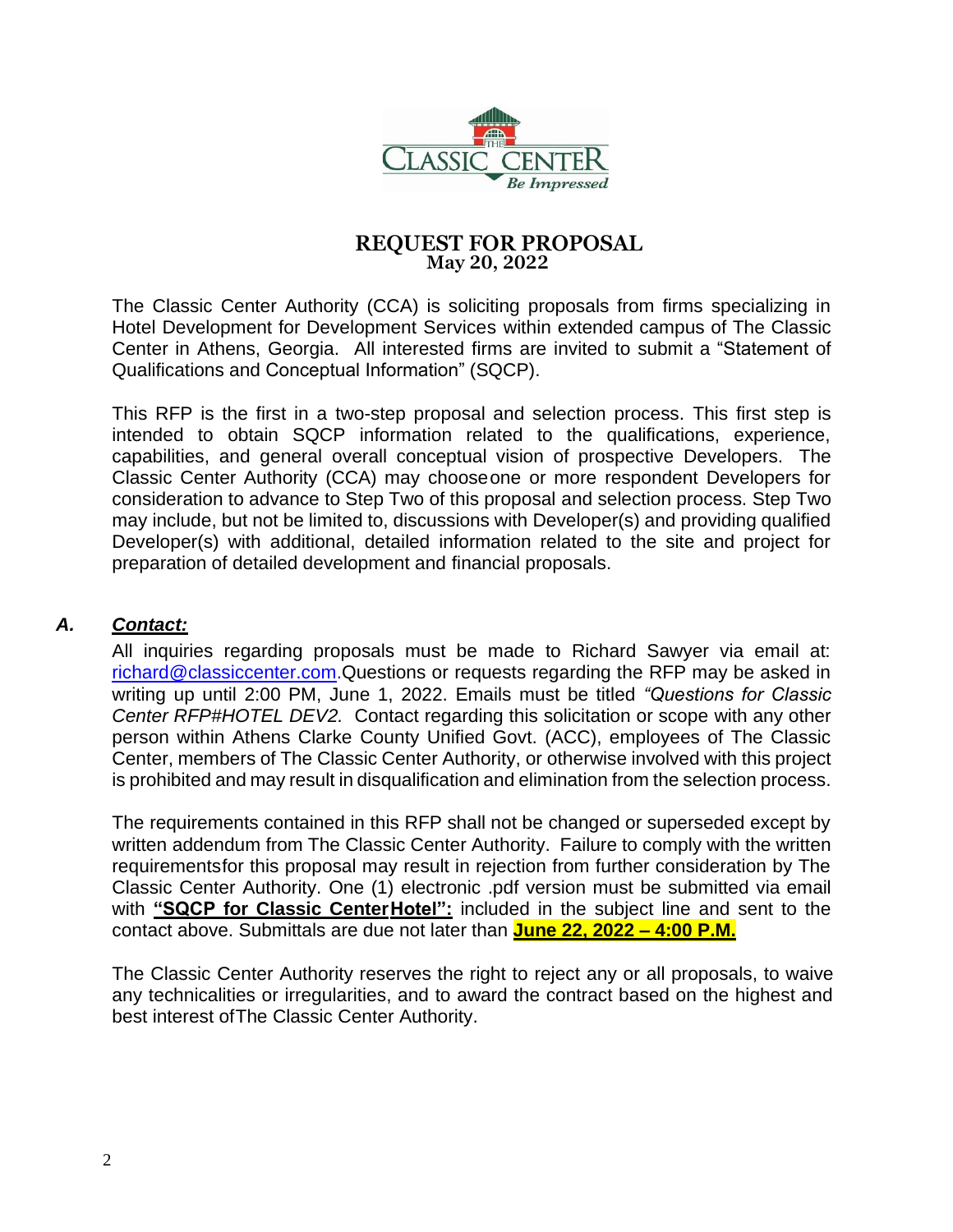# **I. GENERAL INFORMATION ABOUT THE CLASSIC CENTER**

The **Mission Statement** of The Classic Center: To seek to enhance the quality of life in Athens- Clarke County by serving as the cultural, civic, and social center of the Southeast by generating maximum economic impact.

The **Brand Statement** of The Classic Center: Through a thoughtfully planned and conveniently placed facility, located in a uniquely vibrant and charming cultural environment and proactive, creative approach to personal service, The Classic Center elevates the experience of events to exceed the expectations of our guests.

# **II. THE CLASSIC CENTER AUTHORITY, THE CLASSIC CENTER FACILITIES ANDCAMPUS/COMPLEX**

The existing Classic Center venue is a 350,000 square foot public assembly facility (includes allpre-function/lobby spaces) located in Athens, Georgia. Athens is the capital of Athens-Clarke County Unified Government and is approximately sixty (60) miles northeast of Atlanta, Georgia.The Classic Center Authority was formed in 1988 and currently holds a newly established 50- year lease on The Classic Center property on which to manage the facilities which are owned by the Unified Government of Athens-Clarke County (ACCUG). The Classic Center Authority is a political subdivision of the State of Georgia and semi-private/semi-public in nature.

Athens-Clarke County serves an immediate area population of approximately 126,000 with a growth of over 9% since year 2010. The Classic Center is a business, cultural and social hub forthe many surrounding counties/communities in Northeast Georgia that include, but are not limited to Oconee, Barrow, Greene, Gwinnett, and Madison counties. The Classic Center includes a 2000 seat performing arts theater, 18,000 square foot ballroom (divisible into 10 breakout room), 55,000 square foot exhibit hall, historic 3,000 square foot Firehall, a 9,000 square foot indoor Atrium, fully functional 5,000 square foot kitchen facility, a 12,000 square foot break-out space in its renovation of an old warehouse now making up the Foundry Street Ballrooms, and an additional 4 more break-out rooms above its exhibit space totaling 7000 square feet making a total possible 29 break-out rooms.

In addition to existing facilities, a new Arena on the CCA campus is being designed and constructed and has been partially funded through the 2020 SPLOST referendum with was approved by the voters in Nov. of 2019.

It is anticipated the Arena will host touring music concerts, conventions, sporting events, and family entertainment shows as its primary event drivers, generating 125 events, and driving some75,000 room nights as noted on two separate studies from Odell and CSL. The Arena will be an estimated 5,500 fixed seats and allow another 1,500 to access the floor for a total concert attendance capacity of 7,000. Groundbreaking for the Arena was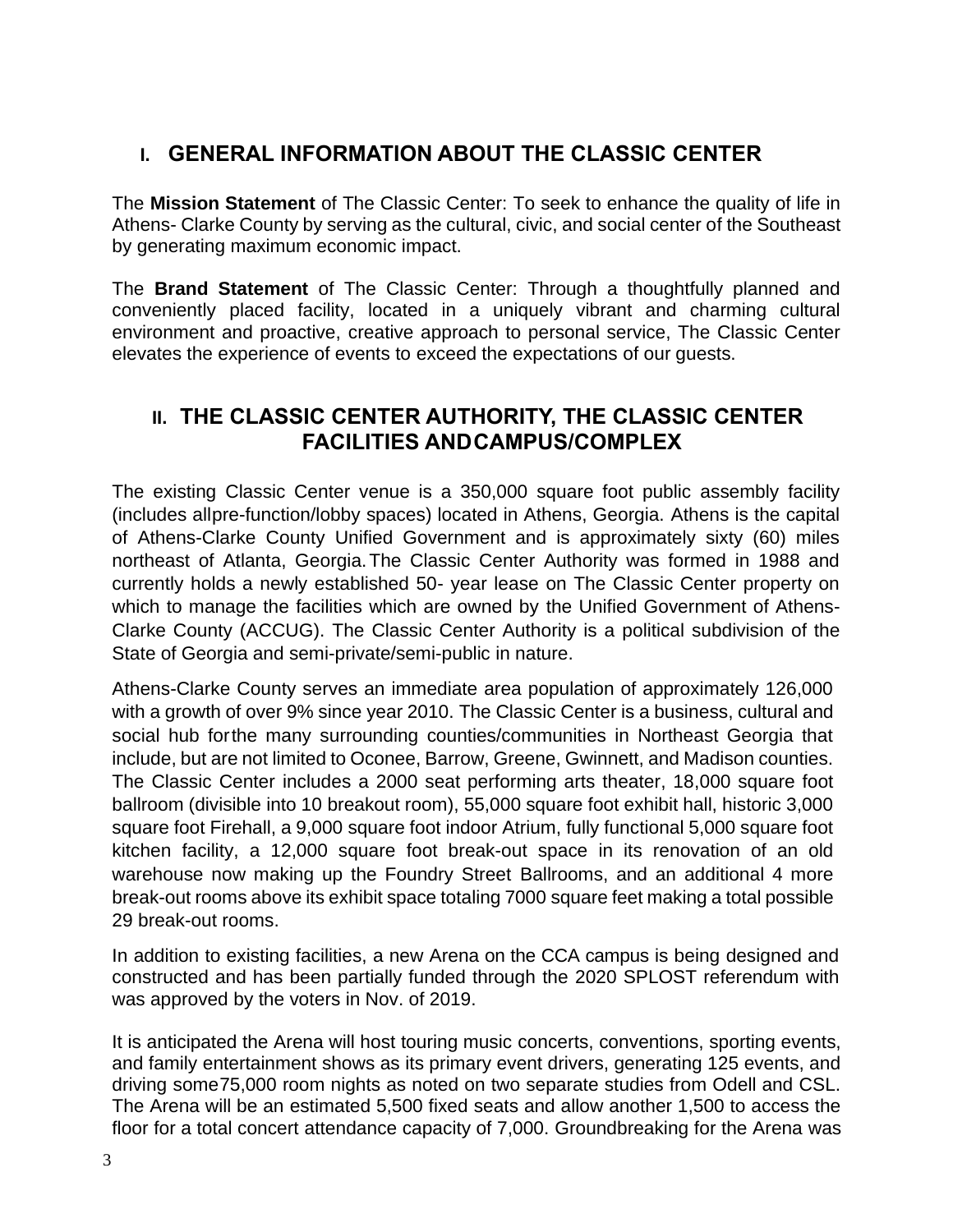achieved in April 2022 and construction completion is estimated by late-year of 2023. More information about the Arena can be obtained about The Center at [www.ClassicCenter.com.](http://www.classiccenter.com/)

## **III. PURPOSE:**

The Classic Center Authority is soliciting "Statement of Qualifications and Conceptual Proposal" (SQCP) information from capable and experienced Developers to develop a Downtown Athens, Georgia Hotel under a ground lease with The Classic Center Authority. Theselected Developer will provide comprehensive development services in close coordination withthe Authority for the development of a quality 200-room hotel on the campus adjoining The Classic Center on land/air rights the Classic Center Authority controls. The specific site is on The Classic Center owned property of approximately 1 acre bordered by Hickory Street and Willow Street. Parking for the hotel is contemplated to be on the campus, convenient to the hotel and the Arena. (*See attached master plan, Exhibit III*).

In issuing this RFP, it is the intent of CCA is to identify one or more finalist(s) whose SQCP is determined through the evaluation process described herein to be especially compatible with the goals and objective of CCA and ACC. The successful finalist Developer(s) will advance to Step Two of this process and receive additional information for preparation of a formal Development Proposal and/or possibly enter discussions and negotiations with The Classic Center Authority for development of the Project. It is the intent of The Classic Center to ultimately enter a Development Contract based on negotiationsbetween The Classic Center and the Selected Developer.

# **IV. GROUND LEASE - MINIMUM RESERVE:**

The Classic Center Authority is seeking to receive the following as minimal annual leasepayments:

- Up-front Developer hotel program investment: \$1.5M (in 2023/2024 dollars)
- Hotel Site and Parking- 50 Year Ground Lease: \$350K (in 2023/2024 dollars)

# **V. RFP SCHEDULE:**

The RFP schedule is anticipated as follows:

- 1. Step One "SQCP" RFP Issued.................................. **May 23, 2022**
- 2.New\* deadline for submission of questions .... **June 10, 2022, 2:00 PM ET**
- *3. SQCP Submittal DUE............................... June 22, 2022, 4:00 PM ET*
- 4. Selection of Firm(s) to advance to Step Two (target) .. **June 30, 2022** *\*(This is a change from original RFP posting)*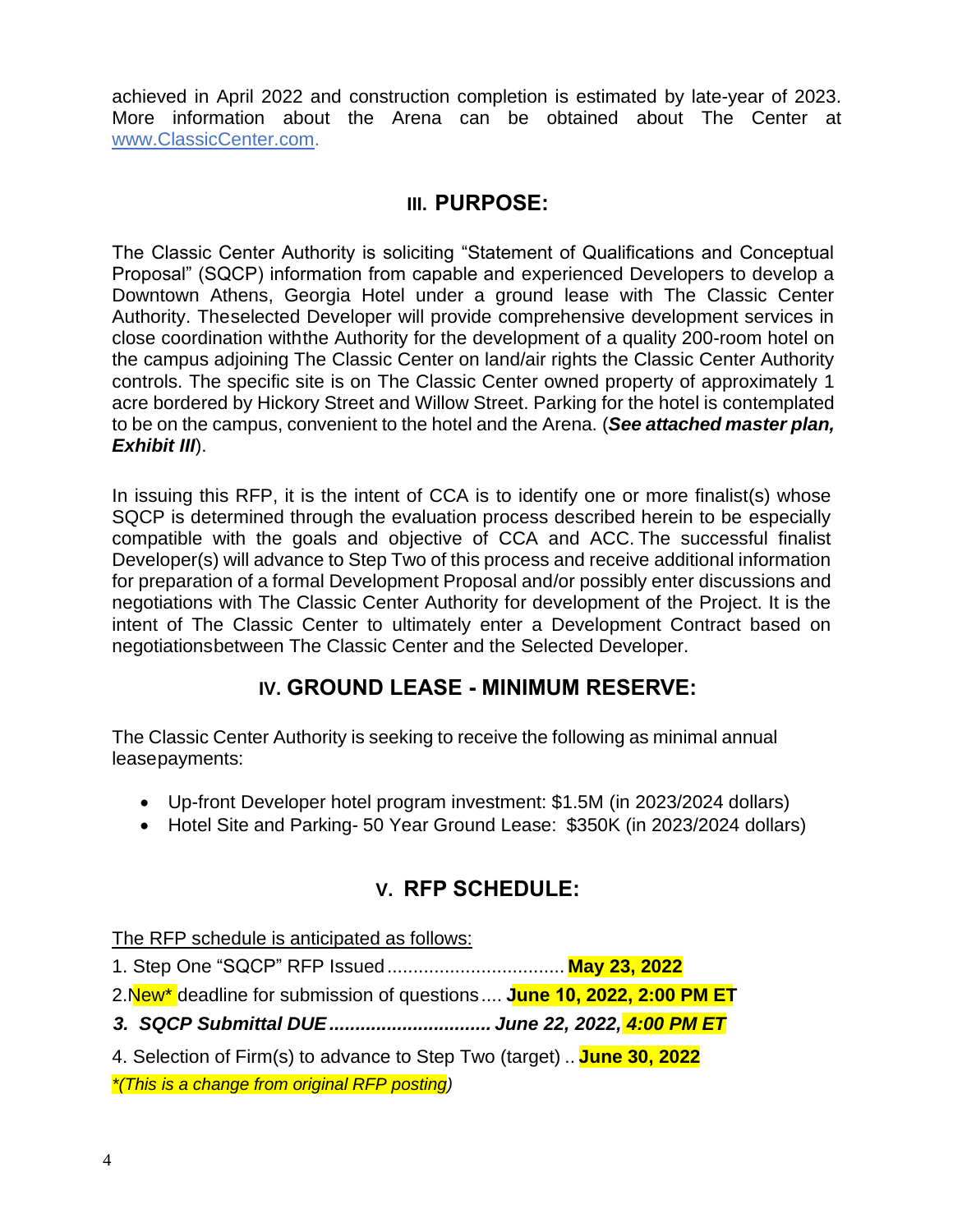All expenses involved with the preparation and submission of proposals to The Classic Center, or any work performed in connection therewith shall be borne by the respondent Developer(s). No paymentwill be made for any responses received or for any other effort required of or made by the Developer(s) prior to commencement of work as defined by a contract approved by The Classic Center. Developers are encouraged to visit the site and generally inspect and familiarize themselves with the proposed Hotel site. The site is open and available to the public and visits do not need to be scheduled or coordinated. In no event shall failure to inspect the site constitutegrounds for a claim after contract award.

The Classic Center may make such reasonable investigations as deemed proper and necessary todetermine the ability of the Developer to perform the work and the Developer shall furnish to The Classic Center all such information and data for this purpose as may be requested. The Classic Center reserves the right to contact Developer respondents for clarifications or additional information and reject any proposal if the evidence submitted by, or investigations of, such Developer fails to satisfy The Classic Center that such Developer is properly qualified to carry out the obligations of the contract and to complete the work contemplated therein.

# **VI. PROJECT DESCRIPTION AND SCOPE OF SERVICES PROJECT BACKGROUND:**

This Classic Center/Downtown Hotel Project is part of the community's plan to address theongoing demand for additional Hotel Rooms in Downtown Athens. A confidential preliminary Master Plan has been attached within this RFP to provide information on the proposed future Campus and adjacent developments. Please note that this Master Plan is in the process of being refined and is not to be considered as final and may be adjusted or revised by the Authority.

Planning for the hotel shall:

- not impede vehicle traffic and access to the Classic Center and Arena
- include development one parking space per room key (one to one equivalence)
- not exceed 200 rooms.
- coordinate hotel event space usage, square footage, and target business functions in conjunction with The Classic Center sales staff to complement one another. Specifically, The Classic Center would like to be able to obtain blocks of 75% or morefor CCA groups.
- anticipate (prior to hotel construction completion and opening for operations), coordinateon-site staff/vendor requirements for parking with Classic Center staff. Coordinated to open hotel on or about the same schedule as opening of the arena (late 2023).
- Outline the Developer's (and Operator's) experience and abilities in establishing facilityuse agreements and convention center/arena hotel booking policies.
- Explain the Developer's understanding of this property being connected with a convention / performance facility and what are the unique characteristics of a conventionhotel and how their proposed hotel will accommodate the attendees of such gatherings.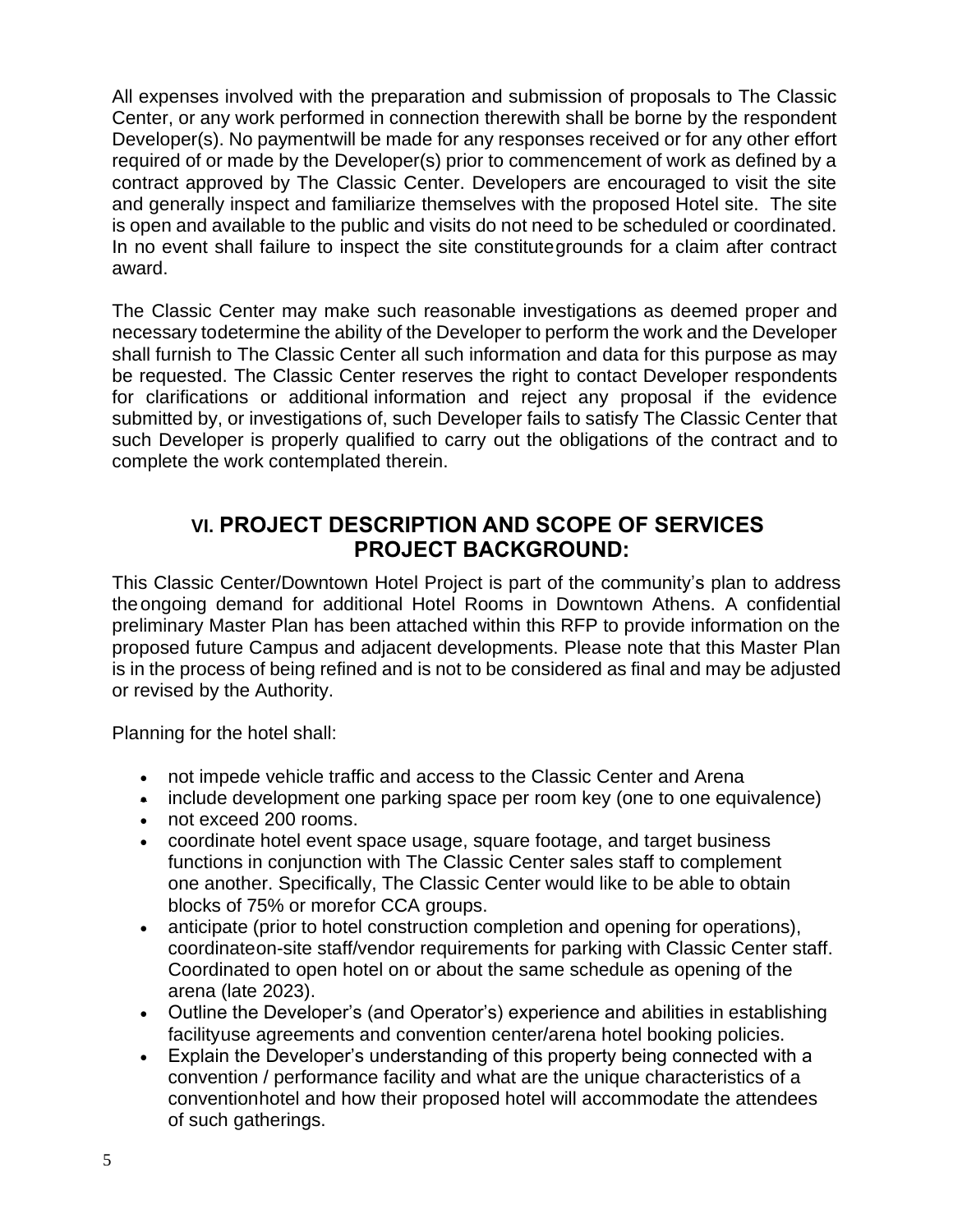- supporting The Classic Center becoming a learning lab with the hospitality industry to include education and training in music, events, sports, culinary and hotel management.Please state the ways your hotel will assist with that partnership
- support The Classic Center's and ACC's objectives for the development providing a living wage with regard to the MIT Living Wage Calculator (*link provided here:* [https://livingwage.mit.edu/counties/13059\)](https://livingwage.mit.edu/counties/13059) for appropriate employee categories of both the construction activities and the hotel operation, and maintain consistent, progressive consideration of workforce development.

# **VII. PROJECT GOALS:**

- 1. Provide an urban convention hotel for Athens that compliments the quality, service,convenient, and aesthetic standard as set forth by The Classic Center Authority.
- 2. Provide a successful hotel operation for downtown Athens that enhances and integrates well with the existing urban framework via design, transportation and pedestrian connections/access, and overall functionality.
- 3. Provide for the continuous, successful, and sustainable operation of a hotel property withexperienced management company to meet the anticipated growing room night demandsfor downtown Athens.
- 4. Provide construction staffing and eventual operational staffing of the hotel in a manner that is consistent with The Classic Center's and ACCUG equal opportunity initiatives, hiring practices, and that provides equitable living wage and benefit standards to all labor employed or apprenticed. Provide opportunities for local minority and female-owned subcontractors to build their capacities.
- 5. Continually support the prevailing workforce development goals and objectives including the continuum of hospitality education of The Classic Center and ACCUG.
- 6. Plan, phase, and implement construction to coordinate with The Classic Center operations to minimize disruptions and negative impacts to Classic Center andclients.
- 7. Plan and develop the project in an environmentally sensitive manner consistent with the goals and objectives of The Classic Center and ACCUG. Identify and pursue LEED certification potential for the development's facilities, supporting ACC's stated goals reducing carbon "footprint" by 2035 (Resource information may be found in ACC's "Sustainability Goal" dated, Feb. 13, 2020).
- 8. Assure the requirement of The Classic Center Authority that during construction exterior drives and pedestrian walkways, landscaping and hardscaping and other amenities around the site will remain available and all efforts made to mitigate any adverse impact for public use and enjoyment, events, and other uses consistent with The Classic Center's purpose and Master planning efforts.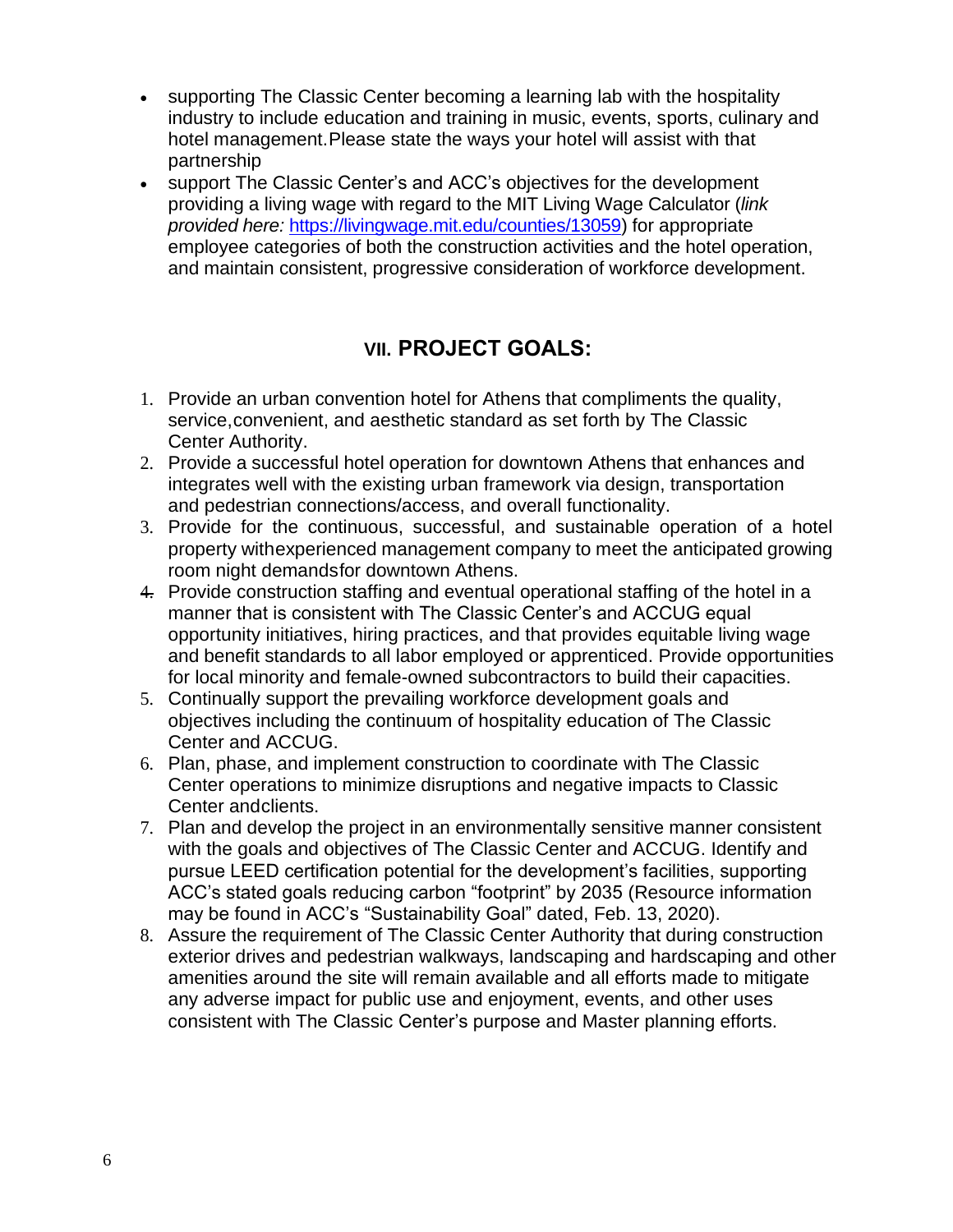# **VIII. PROPOSAL SUBMSSION INSTRUCTIONS**

ALL PROPOSALS RECEIVED WILL BECOME A PART OF THE OFFICIAL CONTRACT FILE AND MAY BE SUBJECT TO PUBLIC RECORDS REQUESTS. *Note: Labeling sections of the SQCP information as proprietary or confidential does not waive this provision.* **A complete proposal should include the documents listed below:**

#### **PROPOSAL SUBMISSION:** .

**Ownership of materials submitted:** All materials submitted as part of this RFP become theproperty of The Classic Center Authority. Proposals shall be organized with Tabs in the following order and shall not exceed 30 doublesided pages:

**COVER – Transmittal Letter:** Provide cover letter of introduction and statement of interest.

#### *TAB 1 – Table of Contents*

**TAB 2 – Business Information:** Provide relevant information regarding organizationalstability and strength. Documentation should include:

- 1. A narrative description of the founding of the company, its purpose and business focus,years in business and overall growth and capabilities.
- 2. If the name of the Developer/Offeror is a corporation/trust. The proposal shall be signed by an authorized person of the corporation, with the designation of the signer's official capacity. The proposal shall show the state in which the corporation is chartered and that the corporation is responsible and authorized to do business in and ingood standing the State of Georgia. A statement of organizational structure (e.g., ownership structure, partners, board of directors, joint venture partners, etc.), a listing of financial references.
- 3. If the Developer/Offeror is a partnership, the proposal shall be signed in the name of thepartnership by a general partner or other person duly authorized to bind the partnership.The capacity and title of the person signing shall be shown set forth on the document.
- 4. If the Developer/Offeror is an individual or sole proprietorship, the Proposal shall besigned by the individual in person, stating the name or style, if any, under which the Offeror is doing business.
- 5. In any case, the proposal shall show the present business address of the Developer/Offeror at which communications from the Authority and notices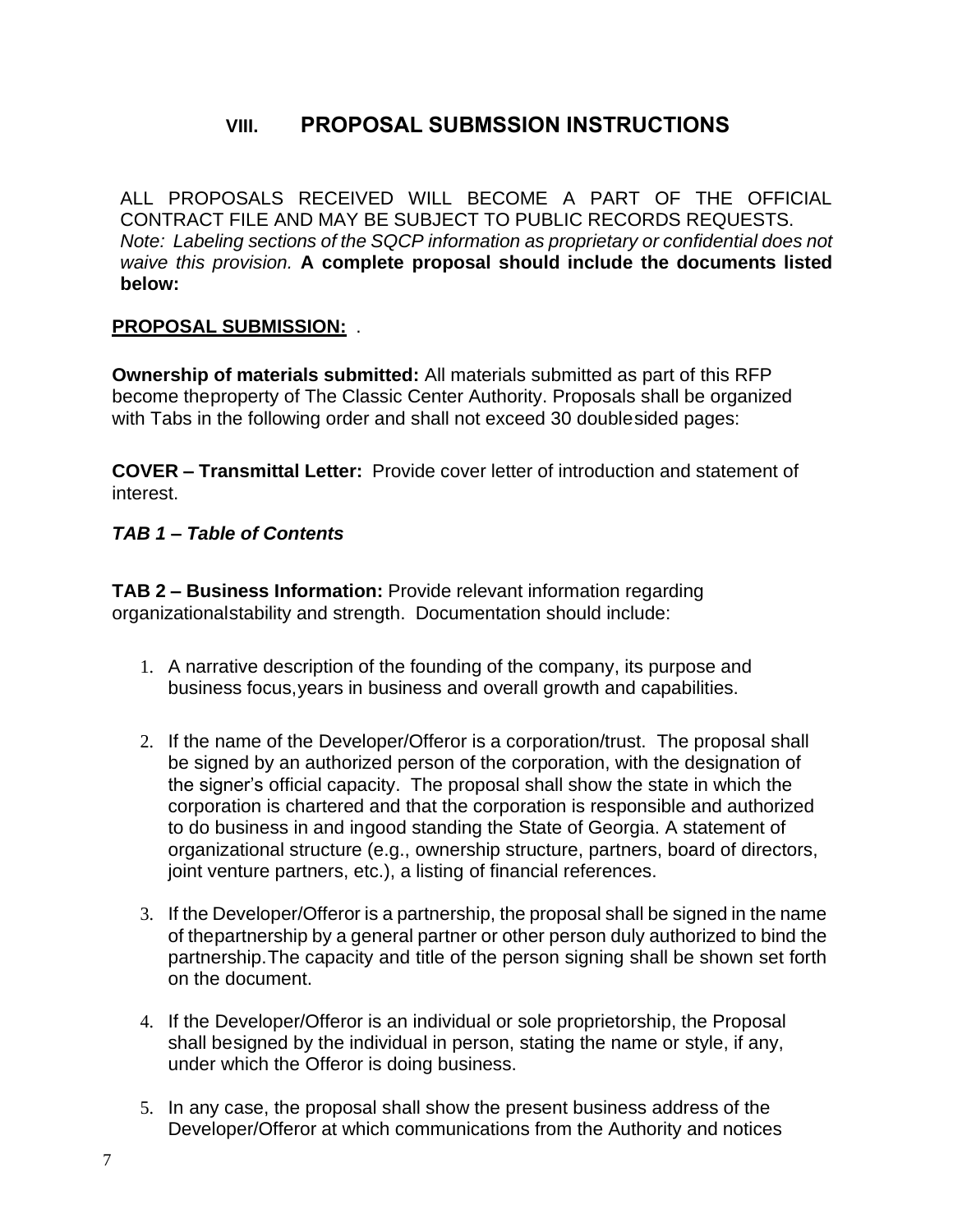served are to be received.

6. The hotel brands and Operator(s) that the Developer would recommend as appropriate.

**TAB 3 – Firm/Team Experience/Qualifications:** Include an organization chart depicting the team structure and include resumes and a description of the area of responsibility for each teammember **to be directly assigned or involved in deliver and execution** of this project.

- a. Representative projects of similar size, scale, use and complexity developed within thelast 10 years. Please include project information including photos, location, overall project cost, architect and contractor, and date completed. Provide evidence of project success including Owner references and contact information.
- b. Failure to Complete Prior Projects disclose whether the Developer (or any general partner or joint venture of the Developer) has ever failed to complete a project of similar size and scale. If so, list the date of the commencement of the project and theentity for which the project was to be performed, and explain why the project was notcompleted.
- c. Disclose information and provide explanation regarding any contracts involving theDeveloper or joint venture firm within the last three years which exceeded initial program or project budget, exceeded initial schedule, and any contract penalties or damages assessed.

**TAB 4 – Understanding of the Project Requirements:** Provide a written description of the Development team's understanding of the project's goals, objectives and requirements and overall conceptual vision for the project. Include any preliminary conceptual design concepts,strategies or preliminary proforma indicating the anticipated plan for Development including design and construction.

**TAB 5 – Impact on Downtown Athens:** Provide in the proposal a narrative of the generally anticipated impact and contributions the Hotel will provide to downtown Athens and goals andobjectives of The Classic Center.

**TAB 6 – Program:** Provide a narrative of the firm's envisioned Program of Space Requirements for the development of this site and the hotel. List all proposed development uses, including square footages, lobby size, room size, and proposed parking. Outline any amenities that may be offered both to hotel guests and outside users (spa or other). Please share thoughts and recommendations about potential hotel Brands or proposed operators.

Provide your plans to support The Classic Center's and ACCUG's objectives for the development in providing a living wage regarding the MIT Living Wage calculation for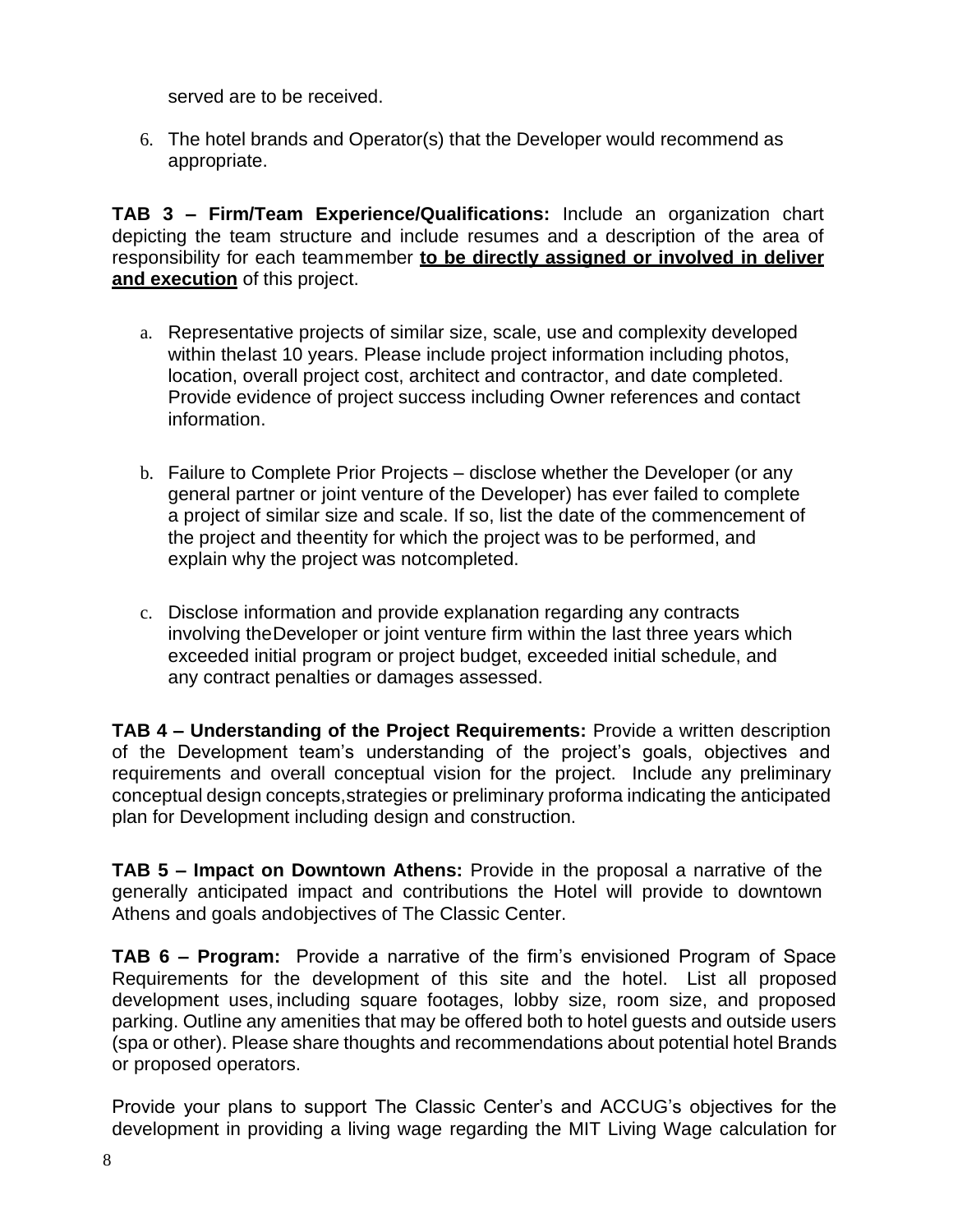appropriate employee categories of both the construction activities and the hotel operation, and to maintain consistent, progressive consideration of workforce development and community workforce initiatives. Provide any planned specific wage amounts/tiers for the hotel operation you envision. Provide any planned benefit standards for employees or apprenticed labor constructing and operating the hotel. Provide evidence of past success in workforce development and living wage provision in successful, relevant developments. Provide relevant information of past labor and community relations. Demonstrate willingness to participate in the workforce development programs fostered by the Classic Center Cultural Foundation. Provide plans for workforce development in hospitality and trades through any other initiatives such as Department of Labor apprenticeships, etc.

Describe how your development and construction team shall be comprised of local subcontractors, small minority and women-owned contractors, local workers, and other area resources. Describe any relevant experience in building capacity among small minority and women-owned contractors in past projects.

Note: A hotel market study will be required for the successful respondent's program, the cost of which is to be covered by the successfuldeveloper. The study is to be conducted by a qualified firm to be approved by The Classic Center.

**TAB 7 – Design:** Provide a narrative of Offeror's approach to design of the project.

**TAB 8 – Construction**: Provide a description of the Offeror's plan and approach to construction of the project including thoughts about site management and construction phasing.Clearly describe any special accommodations the Developer will provide to assist in minimizing disruptions and impacts to the on-going operations of The Classic Center.

**TAB 9 – Transportation:** Provide a narrative and conceptual drawings or sketches describinghow the proposed hotel addresses public transportation and both vehicular and pedestrian traffic around the development.

**TAB 10 – Sustainability:** Provide a narrative describing envisioned strategies and approaches related to sustainability. Include information concerning the long-term commitment Developerseeks to make regarding renewable energy, the sustainable elements of the physical construction of the building, and all related infrastructures. (See attached ACCUG Sustainability Goals letter dated Feb. 13, 2020)

**TAB 11 – MANDATORY DOCUMENTS:** Developer must complete, execute, and includewith the proposal the following Mandatory documents:

**Georgia Security & Immigration Compliance (GSIC) Act Affidavit:** Include a notarized copy of the GSIC Affidavit form for the contractor and all sub-contractors, from VI - D, andD1 and D2 of this RFP.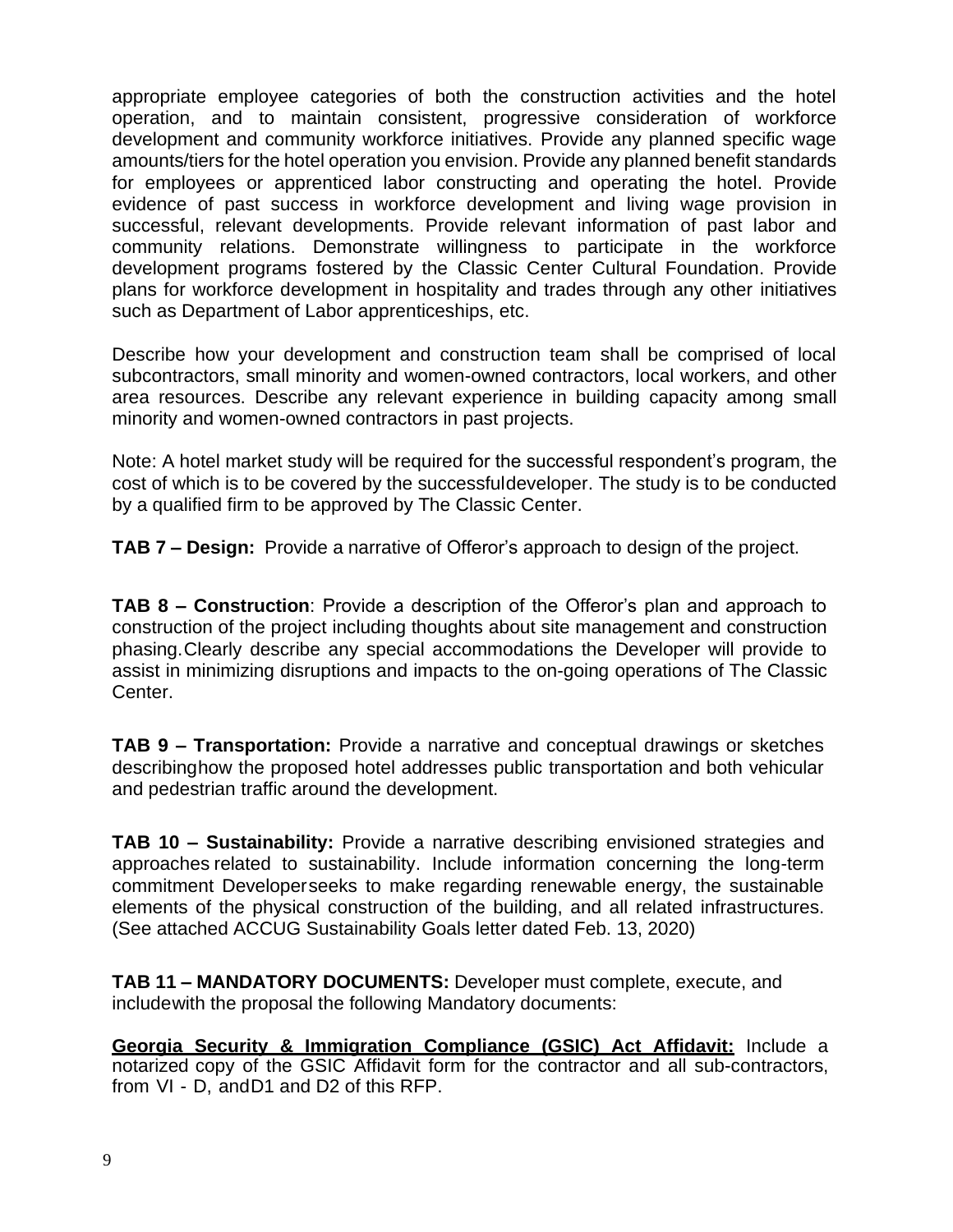# **IX. SELECTION PROCESS AND EVALUATION CRITERIA**

After review and evaluation of proposals, The Classic Center intends to select one or more Developer(s) for interviews and discussions. These interviews will be with the Developer(s) whose SICP proposals have been determined to be in the highest and best interest of The ClassicCenter Authority and ACCUG.

The goal of the selection process is to identify one or more Developer(s) to undertake, construct,open and successfully operate a Hotel in Downtown Athens.

These proposals will be evaluated by an Evaluation Committee (thus referred to as "The Committee") that will rank the proposals and make a recommendation to The Classic CenterAuthority.

The Evaluation Committee will review and score each response to this RFP. Once the ranking isdeveloped, a decision will be made by the Selection Committee for one or more Developer(s) to advance to Step Two.

Evaluation criteria to be used in determining the Developer(s) to advance to Step Two is listed below (NOT listed in order of importance) with general weighting percentages:

#### 1. **FIRM / TEAM EXPERIENCE / QUALIFICATIONS 20%**

- Stability, Qualifications, and Experience of Developer and any envisioned teammembers (Architect, Engineer, Builder)
- Experience with projects of similar size and complexity
- Experience of envisioned Hotel operator with urban convention hotels in similarsettings

#### *2. OVERALL CONCEPTUAL VISION 60% (divided as described below)*

- a. Impact on Downtown 20%
	- Commitment to alignment and support of Classic Center goals of
	- A learning lab for hospitality education
	- Local workforce development in hospitality and construction trades and paying a living wage
	- Development enhances a vibrant sustainable down-town
- b. Program Vision- 10%
	- Understanding of the Program Requirements and Alignment of Vision to theProgram Goals
	- Inclusion of Program Requirements, Enhancements to Program Elements
	- Ability to block rooms for conventions
	- Ability to handle large numbers at one time (elevators, and food service)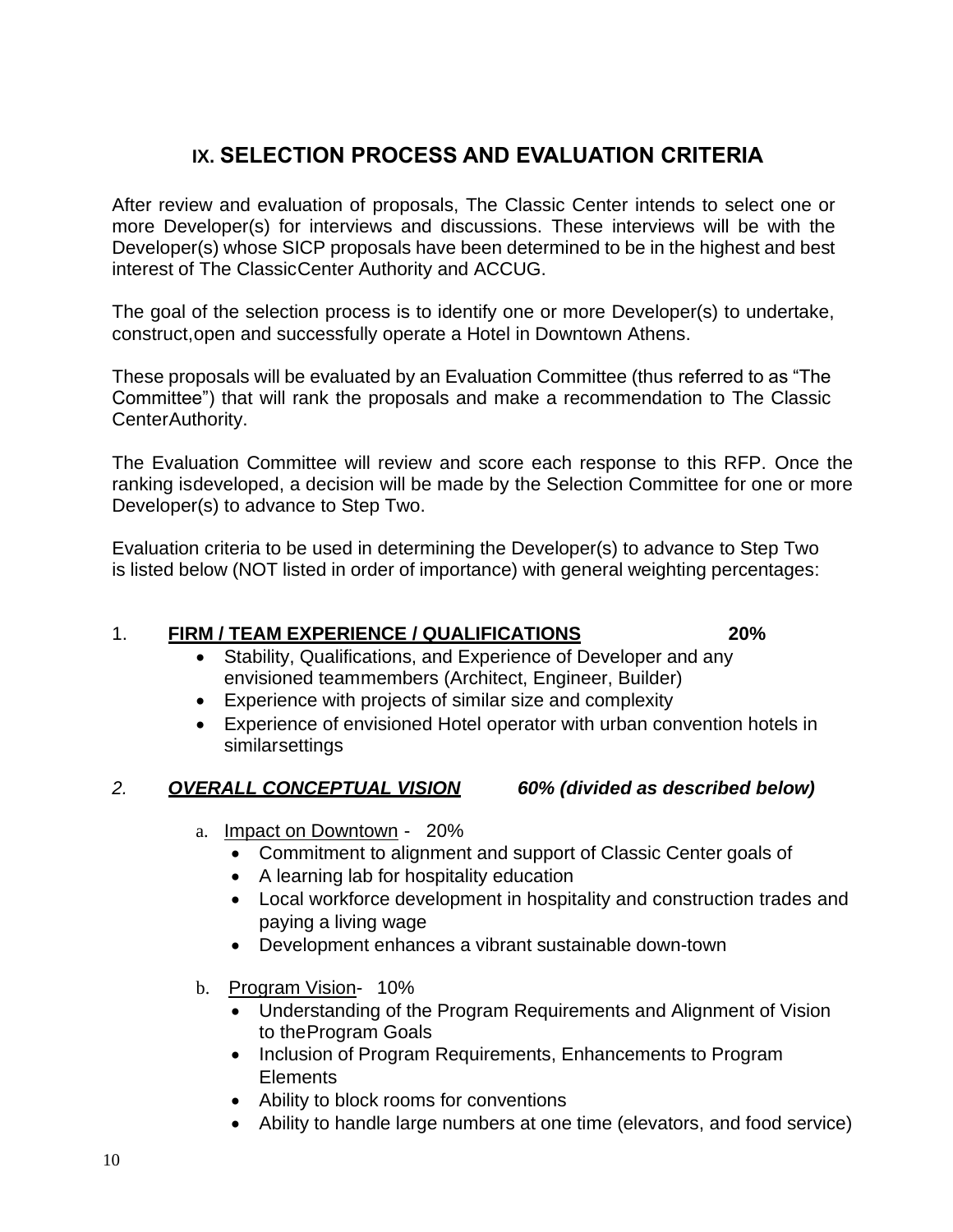- c. Vision for Design- 10%
	- Design sensitive to scale of Downtown
	- Consideration of Athens Design Requirements and "Fit" for the Campus
- d. Sustainability- 10%
	- LEED Certification Potential
	- Renewable energy plans/initiatives
	- Material sustainability
	- Operational efficiencies
	- Economically sustainable
- e. Wage/Employment 10%
	- Evidence of past success in workforce development and living wage provision and evidence of respondent's proposed support of CCA/ACCUG's objectives to support a living wage consistent with MITrecommended wage rate for Athens/Clarke County described in the planning requirements and project goals of this RFP. Proposed wage and benefit standard policies and any specific wage amounts/tiers proposed for the hotel and its construction.

### **3. FINANCIAL 20%**

- Financial viability/Developer's capital resources capabilities
- Identification of viable funding sources
- Proposed arrangements dedicated to this project for capital cost
- History of financial success of developer's projects

# **X. EXHIBITS (ATTACHED HEREIN)**

I: Disadvantaged/Minority (DBE/MBE) Business Enterprise Information and Drug-Free Workplace

II: M A N D A T O R Y F O R M : Georgia Security & Immigration Compliance (GSIC) Affidavit

III. CCA Master Plan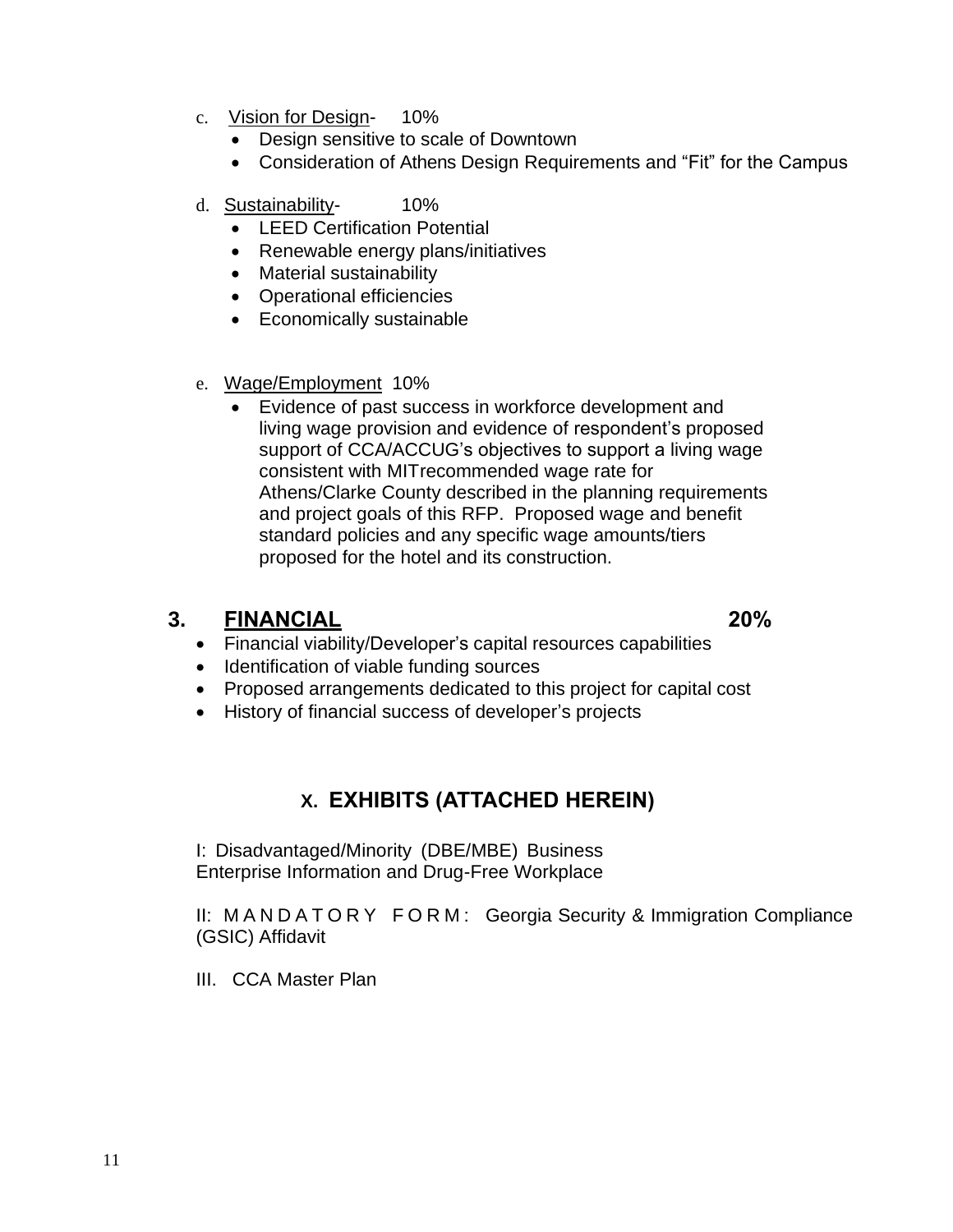#### **EXHIBIT I**

#### **Small and Disadvantaged/Minority (DBE/MBE) Business Enterprise Information, Non-Discrimination; and, Drug-Free Workplace**

It is the policy of Athens Clarke County and the CCA that small businesses, femaleowned businesses, and minority businesses have a fair and equal opportunity to participate in the purchasing process. Therefore, the Authority encourages all small businesses, female- owned businesses and minority owned businesses to compete for, win, and receive contracts forgoods, services, and construction. This desire on the part of the Authority is not intended to restrict or limit competitive bidding or to increase the cost of the work. The Authority supports a healthy free market system that seeks to include responsible businesses and provides ample opportunity for business growth and development. All Respondents should be aware that contractors and subcontractors who utilize qualified minority subcontractors may qualify for a Georgia state income tax credits for qualified payments made to minority subcontractors. See O.C.G.A. § 48-7-38.

The Authority shall require, prior to, or incidental to, the award of a contract, confirmation by the respondent stating that the respondent has not discriminated and will not discriminate on the basis of race, creed, color, sex, religion or national origin in any of its employment practices withrespect to the work force of the business, or procurement services in connection with this project.The successful respondent will be required to execute certificates, affirming these requirements of non-discrimination.

The Authority, as policy, operates all facilities as a drug-free workplace, and requires that the labor force of the contractor be drug-free. The contractor hereby acknowledges this requirementand asserts that the organization of the contractor adheres to such policy and practice. The contractor acknowledges that it may be required to produce certificates affirming its complianceof these requirements of drug-free workplace for duration of agreement term, at execution, or at any time during the term of the agreement. The contractor shall secure from any sub-contractor hired to work in a drugfree workplace the following written certification: "As a part of the subcontracting agreement with (contractor's name, sub-contractor's name) certifies to the contractor that a drug-free workplace will be provided for the sub-contractor's employees during the performance of this contract pursuant to paragraph 7 of subsection B of Code Section 50-24-3." The contractor may be suspended, terminated, or debarred if it is determined that: 1. The contractor has made false certification hereinabove; or 2. The contractor has violated such certification by failure to carry out the requirements of Official Code of Georgia Section 50-24- 3. 7.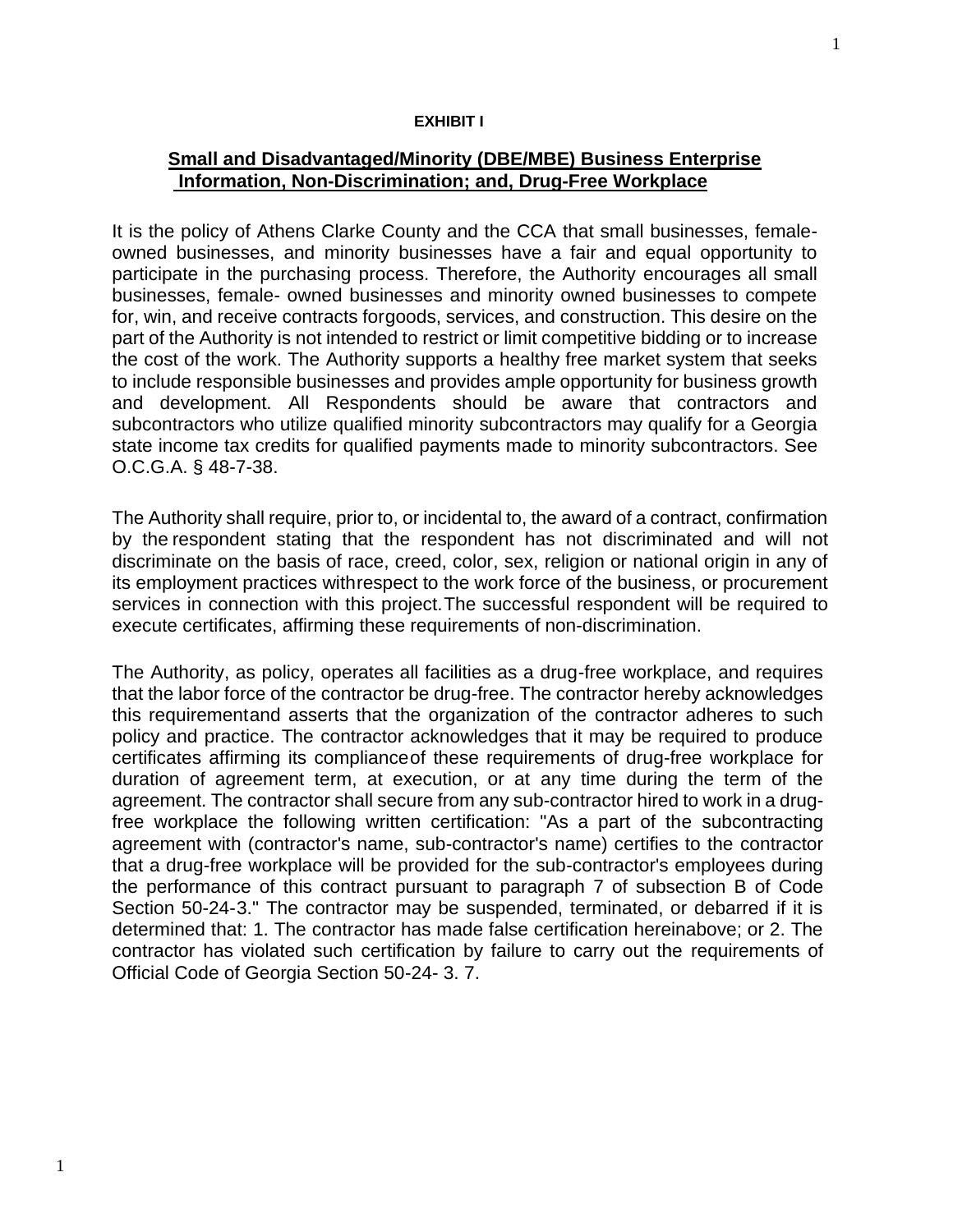#### **EXHIBIT II**

#### **GEORGIA SECURITY AND IMMIGRATION COMPLIANCE ACT AFFIDAVIT**

Respondent's Firm Name:

#### **STATE OF GEORGIA CONTRACTOR AFFIDAVIT**

By executing this affidavit, the undersigned Contractor verifies its compliance with O.C.G.A. §13-10-91, stating affirmatively that the individual, firm, or corporation which is interested in contracting with the CCA has registered with, is authorized to participate in, and is participating in the federal work authorization program commonly known as E-Verify\*, in accordance with the applicable provisions and deadlines established in O.C.G.A. 13-10-91.

The undersigned Contractor further agrees that it will continue to use the federal work authorization program throughout the prospective contract period and, should it employ or contract with any subcontractor(s) in connection with the physical performance of services pursuant to this prospective contract with the CCA, Contractor will secure from such subcontractor(s) similar verification of compliance with O.C.G.A. § 13-10- 91 on the Subcontractor Affidavit provided in Rule 300-10-01-.08 or a substantially similar form. Contractor further agrees to maintain records of such compliance and provide a copy of each such verification to the CCA at the time the subcontractor(s) is retained to perform such service.

\_\_\_\_\_\_\_\_\_\_\_\_\_\_\_\_\_\_\_\_\_\_\_\_\_\_\_\_\_\_\_\_\_\_\_\_\_\_\_ \_\_\_\_\_\_\_\_\_\_\_\_\_\_\_\_\_\_\_\_\_\_\_\_\_\_\_

EEV / E-Verify<sup>™</sup> User Identification Number Date of Authorization

BY: Authorized Officer or Agent Date (Contractor Name)

\_\_\_\_\_\_\_\_\_\_\_\_\_\_\_\_\_\_\_\_\_\_\_\_\_\_\_\_\_\_\_\_\_\_\_\_\_\_\_ Title of Authorized Officer or Agent of Contractor

\_\_\_\_\_\_\_\_\_\_\_\_\_\_\_\_\_\_\_\_\_\_\_\_\_\_\_\_\_\_\_\_\_\_\_\_\_\_\_

Printed Name of Authorized Officer or Agent

SUBSCRIBED AND SWORN BEFORE ME ON THIS THE

\_\_\_\_\_ DAY OF \_\_\_\_\_\_\_\_\_\_\_\_\_\_\_\_\_\_\_\_\_\_, 202\_

Notary Public

My Commission Expires: \_\_\_\_\_\_\_\_\_\_\_\_\_\_\_\_\_\_\_

**\***or any subsequent replacement operated by the United States Department of Homeland Security or any equivalent federal work authorization program operated by the United States Department of Homeland Security to verify information of newly hired employees, pursuant to the Immigration Reform and Control Act of 1986 (IRCA), P.L. 99-603.

 $\overline{\phantom{a}}$  , and the set of the set of the set of the set of the set of the set of the set of the set of the set of the set of the set of the set of the set of the set of the set of the set of the set of the set of the s

[NOTARY SEAL]